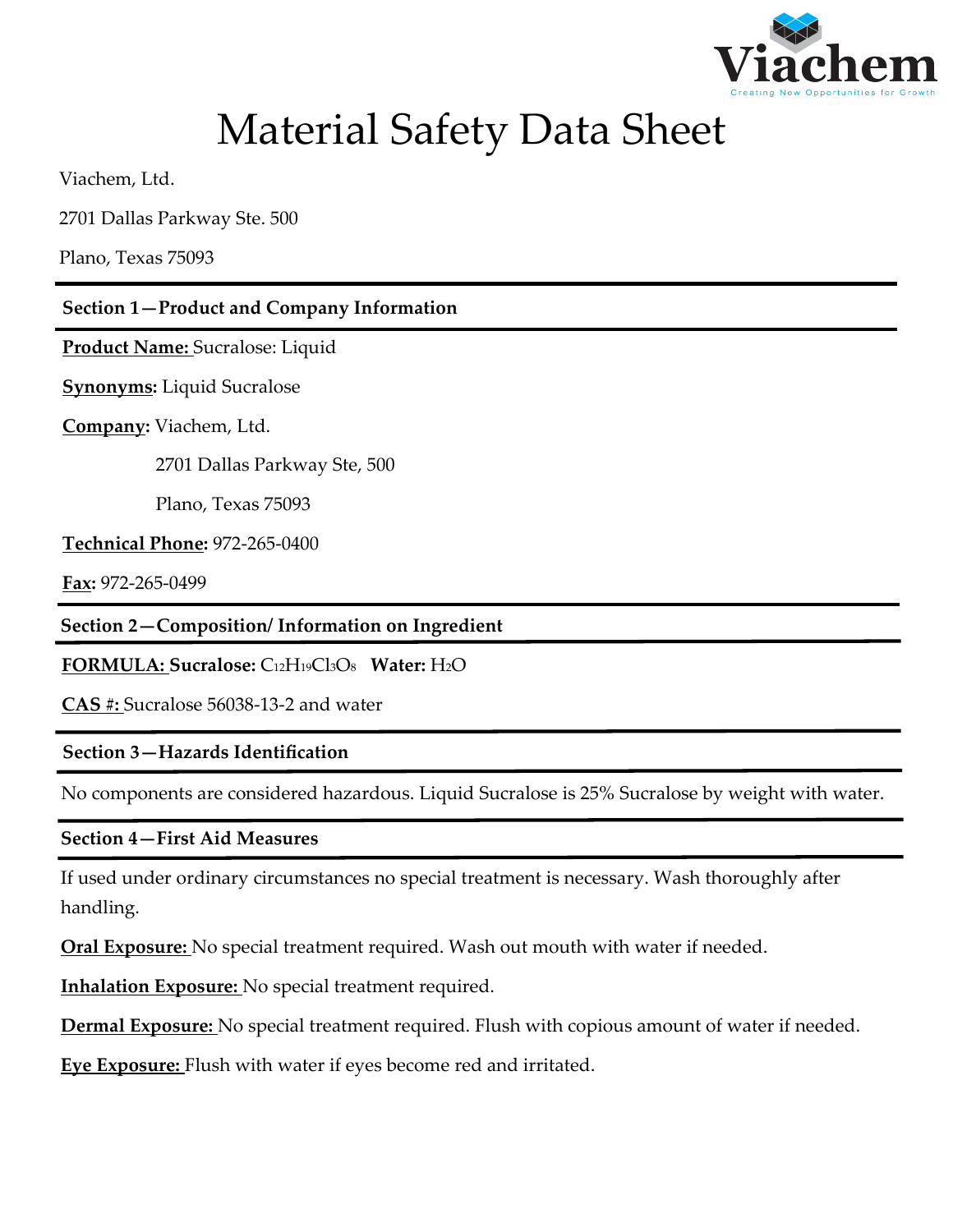# **Section 5 —Fire Fighting Measures**

**Flash Point:** N/A

# **Auto Ignition Temperature:** N/A

**Flammability:** Non-flammable aqueous solution

Stable under normal conditions. Dust Hazard Classification (NFPA-68), the formation of flammable/ explosive air/dust mixture is possible. Special consideration should be taken to ensure the potential for dust concentration in the flammable range is minimized.

**Extinguishing Media:** Any media that is suitable for the surrounding fire

**Firefighting:** Protective Equipment. Wear self contained breathing apparatus and protective clothing to prevent contact with skin and eyes.

**Section 6—Accidental Release Measures**

**Procedure for Personal Precaution:** Wear appropriate protective equipment

**Methods for Cleaning Up:** No special clean-up instructions are necessary

# **Section 7—Handling and Storage**

Store in a cool, dry environment away from odiferous materials. Avoid extreme temperature conditions below 35°F (2°C) and above 100° F (38° C). After each use and before storing unused product, wipe off any liquid from the opening and tightly close the container.

# **Section 8—Exposure Controls/Personal Protection**

**Engineering Controls:** Normal good engineering practices

Personal Protective Equipment: Utilize appropriate PPE for handling of non-hazardous liquids

General Hygiene Measures: Wash thoroughly after handling

# **Section 9—Physical and Chemical Properties**

**Appearance:** Clear, colorless solution

**Odor:** Practically odorless

**Purity:** 24.5-25.5% Sucralose

**LOD:** NMT 2.0%

# **Physical Properties:**

Boiling Point:  $103^{\circ}$  C (217 $^{\circ}$  F)

Freezing Point: 2° C (36° F)

pH:4-5